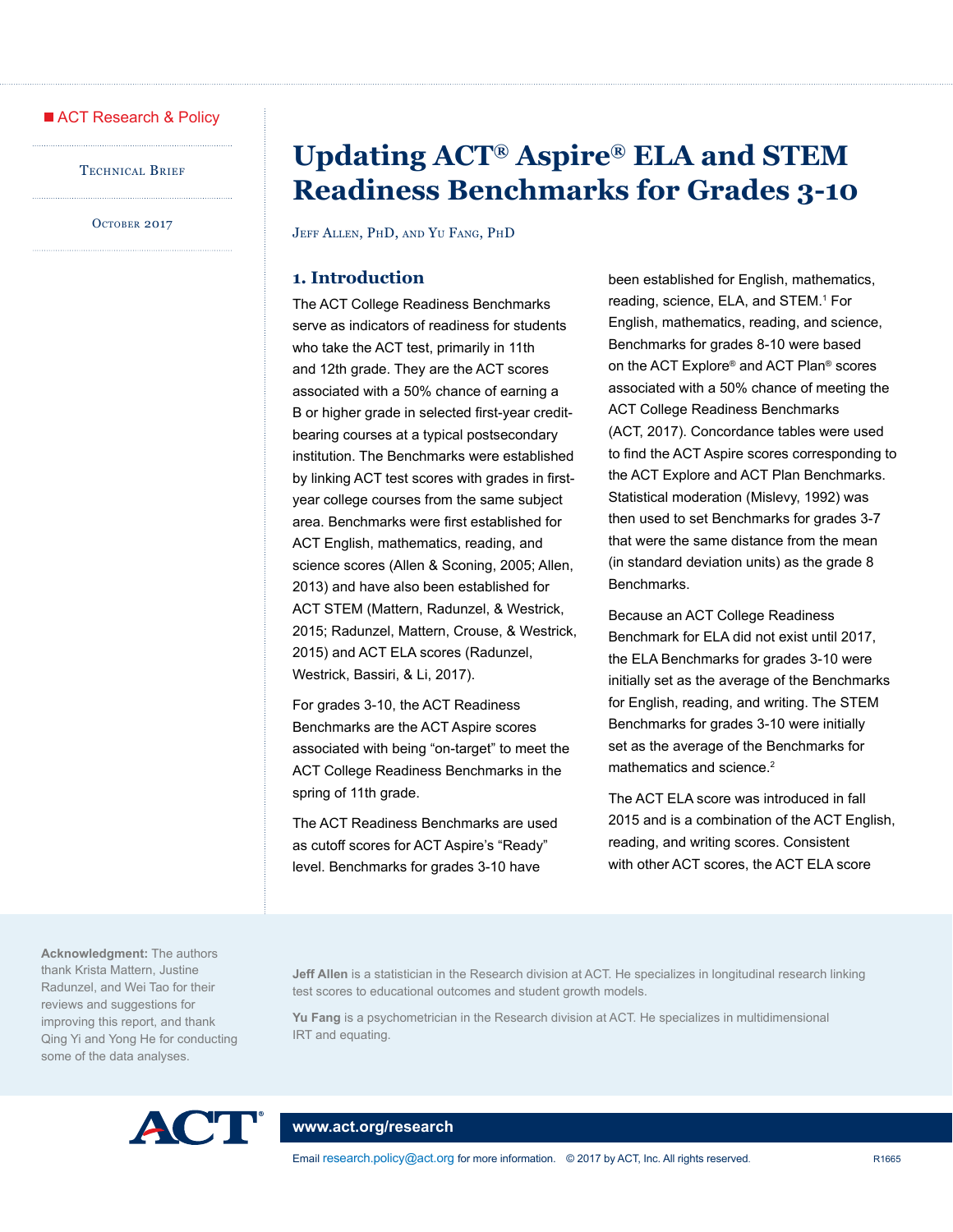ranges between 1 and 36. Recently, a Benchmark for the ACT ELA score was developed (Radunzel et al., 2017). The ACT ELA Benchmark is 20 and is the score associated with a 50% chance of earning a grade of B or higher in seven ELA-related courses taken by first-year college students. The courses include English Composition I, American History, Other History, Psychology, Sociology, Political Science, and Economics.

The ACT STEM score was also introduced in fall 2015 and is the average of the ACT mathematics and science scores. The ACT STEM Benchmark (26) was developed by linking ACT mathematics and science test scores to success in math and science courses commonly taken by students in STEM-related majors. The courses included Calculus, Chemistry, Biology, Physics, and Engineering (Radunzel et al., 2015). Relative to the original Benchmarks for mathematics and science, the ACT STEM Benchmark requires greater mastery of mathematics and science reasoning, reflecting the greater difficulty of the math and science courses taken by students in STEMrelated majors.

With the development of the ACT ELA and STEM Benchmarks, it is now possible to

update the ACT Aspire ELA and STEM Benchmarks for grades 3-10 so that they are predictive of meeting the ACT College Readiness Benchmarks. The purpose of this study is to develop ACT Aspire ELA and STEM Benchmarks for grades 8-10 as the scores associated with a 50% chance of meeting the respective ACT College Readiness Benchmark based on available longitudinal data and to set Benchmarks for grades 3-7 that are approximately the same distance from the mean (in standard deviation units) as the grade 8 Benchmarks. The reason for not linking grades 3-7 directly to grade 11 is that longitudinal data to the ACT test is not available yet, and the predictive power is weaker when the grades are further apart.

### **Methods**

### **Sample for grades 8-11**

A longitudinal data set with students who took ACT Aspire in grades 8, 9, or 10 and the ACT test in grade 11 was constructed. For ELA, students must have taken the English, reading, and writing portions of each test. For STEM, students must have taken the mathematics and science portions of each test. For ELA, students belonging to the 2017 and 2018 cohorts<sup>3</sup> were included. For STEM, students

belonging to the 2017 and 2018 cohorts were included for the 8th grade sample; students belonging to the 2016, 2017, and 2018 cohorts were included for the 9th grade sample; and students belonging to the 2015, 2016, 2017, and 2018 cohorts were included for the 10th grade sample.

The optional ACT writing test was introduced in 2005, and an enhanced version of the test was introduced in fall 2015. The enhancements included redesigned writing prompts, extended testing time, and use of an analytical rubric for four writing domains instead of a holistic six-point rubric. For ELA, our sample is restricted to students who took the enhanced ACT writing test.

The ACT Readiness Benchmarks assume yearly spacing between tests, culminating in an 11th grade ACT test. Grade 10 ACT Aspire tests that occurred approximately one year (10-14 months) before the grade 11 ACT test were retained for analysis. Similarly, grade 8 and grade 9 ACT Aspire tests that occurred approximately two (22-26 months) and three years (34-38 months) before the grade 11 ACT test were retained for analysis. Table 1 provides the sample size for each pattern of data available.

#### **Table 1.** Longitudinal Data Available for Analysis.

|                   |         |         | Test scores available $(X = yes, 0 = no)$ |                     |         |               |
|-------------------|---------|---------|-------------------------------------------|---------------------|---------|---------------|
|                   | Grade 8 | Grade 9 | Grade 10                                  | Grade 11 (ACT test) | N ELA   | <b>N STEM</b> |
|                   | х       | х       | х                                         | х                   | 142     | 579           |
|                   | х       | X       | 0                                         | х                   | 69      | 226           |
| Missing data      | х       | 0       | х                                         | х                   | 6,595   | 7,819         |
| pattern           | x       | 0       | 0                                         | х                   | 2,023   | 4,843         |
|                   | 0       | х       | X                                         | х                   | 14,184  | 23,830        |
|                   | 0       | х       | 0                                         | X                   | 13,270  | 23,438        |
|                   | 0       | 0       | х                                         | х                   | 120,440 | 187,271       |
| <b>ELA Total</b>  | 8,829   | 27,665  | 141,361                                   | 156,723             | 156,723 |               |
| <b>STEM Total</b> | 13,467  | 48,073  | 219,499                                   | 248,006             |         | 248,006       |

*Note:* Counts for grade 8, grade 9, and grade 10 sum to more than the total N because some students are included in multiple grade levels.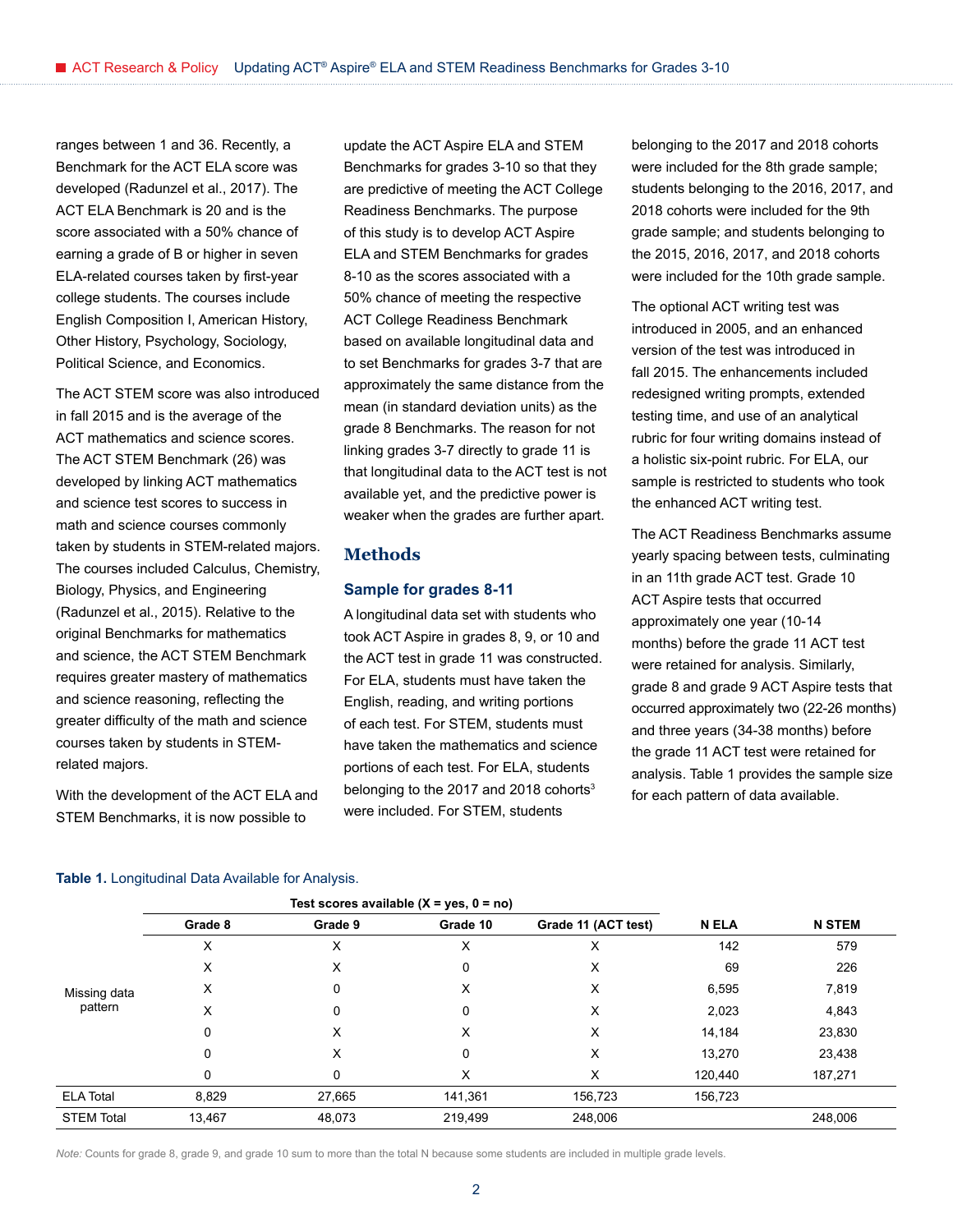For ELA, the data set contains 156,723 students who took the ACT ELA tests in 11th grade and took the ACT Aspire ELA tests in grades 8, 9, and/or 10. Only 142 students took the ELA tests all four years. The grade 10 sample (N=141,361) is very large, followed by the grade 9 sample (N=27,665) and the grade 8 sample (N=8,829). Sample sizes vary by grade level because there are different sets of states and districts using ACT Aspire at different grade levels. For ELA, Table 2 documents demographics and academic achievement averages for the three gradelevel samples and total sample.

For STEM, the data set contains 248,006 students who took the ACT STEM tests in 11th grade and took the ACT Aspire STEM tests in grades 8, 9, and/or 10. Only 579 students took the STEM tests all four

years. The grade 10 sample (N=219,499) is very large, followed by the grade 9 sample (N=48,073) and the grade 8 sample (N=13,467). Table 3 documents demographics and academic achievement averages for the STEM samples.

Using the same student weighting procedure as used for the ACT College Readiness Benchmarks (Allen, 2013), the total sample was weighted to match the population of ACT-tested students. Students in the ACT graduating class of 2017 from states where the majority of students took the ACT test were used as the population. Weights were determined by the cell combination of ACT Composite score range, race/ethnicity, and high school GPA range. Tables 2 and 3 include a comparison of the total sample before and after weighting, showing that the

weighting resulted in a slight increase in mean academic achievement and greater representation of African American and Hispanic students.

Ideally, the Benchmarks would be estimated using a common sample (e.g., students who took the ELA or STEM tests all four years), or at least the samples would be very similar across grade levels. From Tables 2 and 3, we see that the grade 8 and grade 9 samples are quite different on mean ACT Composite score (21.5 for grade 9 vs. 19.4 for grade 8 for ELA), and that the two samples are concentrated in two different geographic regions (Midwest for grade 9, South for grade 8). Moreover, the mean ACT ELA score for grade 9 (428.2) is greater than the mean for grade 10 (427.8). Similarly, the mean ACT STEM

### **Table 2.** Descriptive Statistics for ELA Samples.

| <b>Measure</b>              | Grade 8 | Grade 9 | Grade 10 | <b>Total</b> | <b>Weighted Total</b> | Population |
|-----------------------------|---------|---------|----------|--------------|-----------------------|------------|
| ACT Aspire ELA score (mean) | 425.4   | 428.2   | 427.8    |              |                       |            |
| ACT ELA score (mean)        | 17.9    | 20.1    | 18.7     | 18.8         | 19.3                  | 19.1       |
| ACT Composite score (mean)  | 19.4    | 21.5    | 20.2     | 20.3         | 20.7                  | 20.2       |
| ACT ELA Benchmark (% met)   | 37.5    | 54.0    | 43.2     | 44.1         | 46.9                  | 45.2       |
| HSGPA (mean)                | 3.15    | 3.27    | 3.16     | 3.17         | 3.19                  | 3.19       |
| Gender (%)                  |         |         |          |              |                       |            |
| Female                      | 50.1    | 51.9    | 50.5     | 50.5         | 51.9                  | 50.3       |
| Male                        | 49.1    | 47.2    | 48.0     | 47.9         | 47.0                  | 47.1       |
| Missing                     | 0.9     | 1.0     | 1.5      | 1.6          | 1.1                   | 2.6        |
| Race/ethnicity (%)          |         |         |          |              |                       |            |
| African American/Black      | 21.9    | 6.4     | 12.4     | 12.0         | 14.3                  | 14.5       |
| Asian                       | 1.3     | 3.5     | 3.3      | 3.3          | 3.3                   | 3.1        |
| Caucasian                   | 55.7    | 66.2    | 61.4     | 61.6         | 57.7                  | 54.6       |
| Hispanic                    | 5.6     | 13.0    | 10.9     | 11.0         | 13.7                  | 14.3       |
| Other                       | 5.0     | 3.8     | 5.0      | 4.9          | 5.8                   | 5.7        |
| Missing                     | 10.5    | 7.1     | 7.1      | 7.2          | 5.3                   | 7.8        |
| Region (%)                  |         |         |          |              |                       |            |
| Midwest                     | 11.3    | 78.5    | 50.9     | 53.0         | 51.4                  | 35.2       |
| Northeast                   | 0.0     | 2.3     | 1.4      | 1.5          | 1.7                   | 0.0        |
| South                       | 88.0    | 12.6    | 36.1     | 34.6         | 35.8                  | 49.1       |
| West                        | 0.6     | 6.1     | 11.1     | 10.4         | 10.7                  | 15.7       |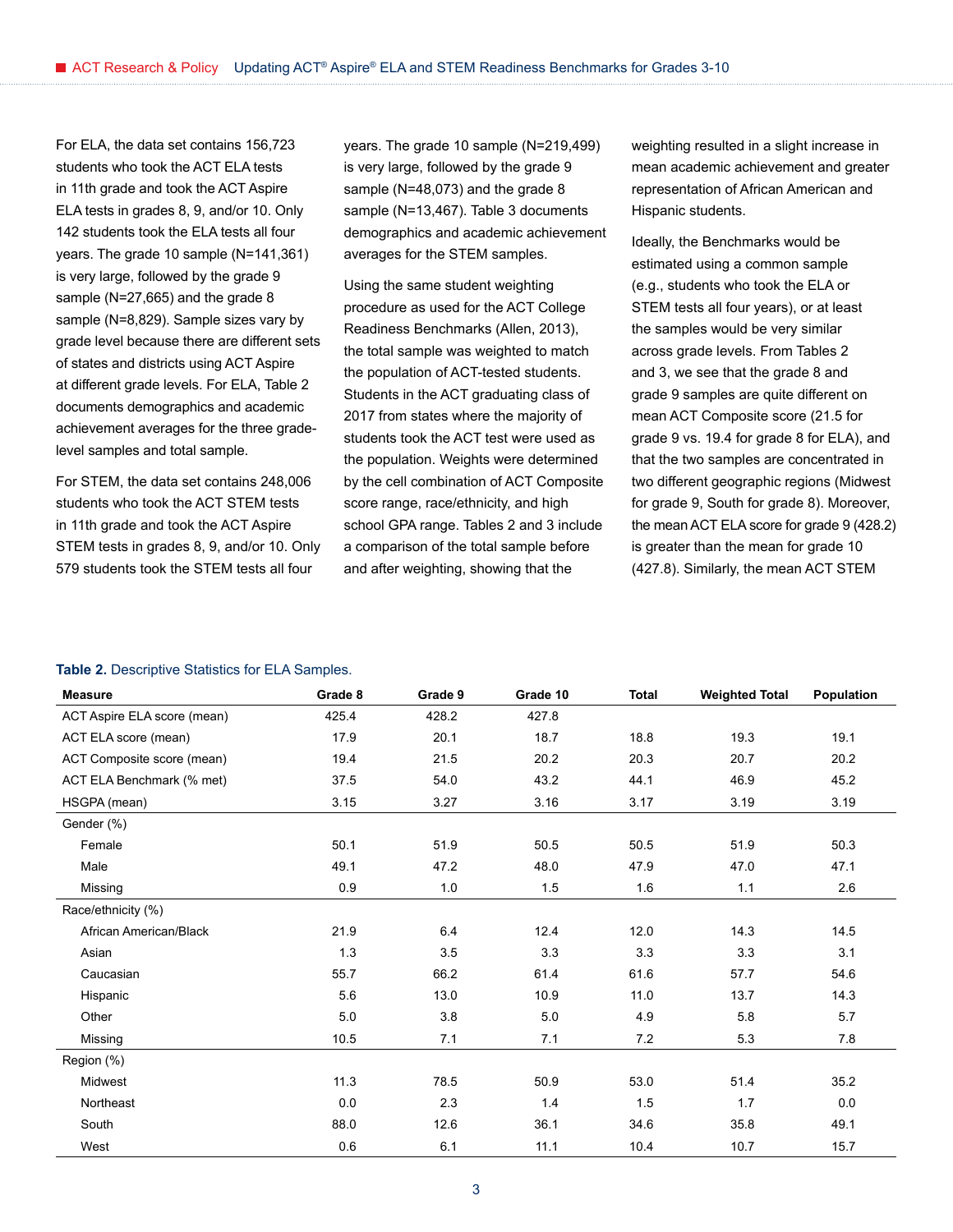| <b>Measure</b>               | Grade 8 | Grade 9 | Grade 10 | <b>Total</b> | <b>Weighted Total</b> | Population |
|------------------------------|---------|---------|----------|--------------|-----------------------|------------|
| ACT Aspire STEM score (mean) | 423.6   | 428.3   | 427.9    |              |                       |            |
| ACT STEM score (mean)        | 19.3    | 21.7    | 20.4     | 20.5         | 20.8                  | 20.4       |
| ACT Composite score (mean)   | 19.3    | 21.6    | 20.3     | 20.4         | 20.7                  | 20.2       |
| ACT STEM Benchmark (% met)   | 11.1    | 23.0    | 16.3     | 16.8         | 18.1                  | 16.2       |
| HSGPA (mean)                 | 3.14    | 3.32    | 3.20     | 3.21         | 3.19                  | 3.19       |
| Gender (%)                   |         |         |          |              |                       |            |
| Female                       | 50.4    | 50.8    | 50.0     | 49.9         | 51.1                  | 50.3       |
| Male                         | 47.8    | 47.5    | 47.5     | 47.6         | 47.3                  | 47.1       |
| Missing                      | 1.9     | 1.7     | 2.5      | 2.5          | 1.7                   | 2.6        |
| Race/ethnicity (%)           |         |         |          |              |                       |            |
| African American/Black       | 24.2    | 6.6     | 11.3     | 11.2         | 14.3                  | 14.5       |
| Asian                        | 1.3     | 3.1     | 3.5      | 3.4          | 3.3                   | 3.1        |
| Caucasian                    | 54.6    | 67.4    | 61.4     | 61.7         | 57.7                  | 54.6       |
| Hispanic                     | 6.1     | 10.9    | 10.4     | 10.4         | 13.7                  | 14.3       |
| Other                        | 4.6     | 3.8     | 5.3      | 5.2          | 5.8                   | 5.7        |
| Missing                      | 9.2     | 8.2     | 8.0      | 8.1          | 5.2                   | 7.8        |
| Region (%)                   |         |         |          |              |                       |            |
| Midwest                      | 10.7    | 70.9    | 46.4     | 47.8         | 46.5                  | 35.2       |
| Northeast                    | 0.0     | 1.9     | 1.6      | 1.6          | 1.8                   | 0.0        |
| South                        | 88.7    | 21.7    | 41.2     | 40.5         | 41.4                  | 49.1       |
| West                         | 0.4     | 5.0     | 10.4     | 9.7          | 10.0                  | 15.7       |

### **Table 3.** Descriptive Statistics for STEM Samples.

score for grade 9 (428.3) is greater than the mean for grade 10 (427.9). Among students who tested in consecutive years, the mean ELA gain score from grade 8 to 9 is 1.0, and the mean ELA gain score from grade 9 to 10 is 1.6. Similarly, the mean STEM gain score from grade 8 to 9 is 1.4, and the mean STEM gain score from grade 9 to 10 is 1.7. Given the mean gain scores, we'd expect mean scores to increase with grade level if the samples were very similar across grade levels. If not accounted for, these differences could lead to artificial differences across grade levels in the ELA and STEM Readiness Benchmarks.

#### **Imputation for grades 8-11**

Imputation was used to address the differences across grade levels. For both ELA and STEM, scores for grades 8-10 were imputed for the total sample using the available scores for grades 8-10, grade 11 ACT ELA or STEM score, grade 11 ACT Composite score, and high school GPA. The SAS MI procedure (SAS, 2008) was used to generate 100 imputed data sets. Analysis results can vary across imputed data sets because of random variations in the generated data, and so it's important to use multiple imputed data sets.

The imputation results in the total samples having complete data across all four years. Table 4 compares the sample sizes, correlations, means, and standard

deviations before and after imputation. The post-imputation results are based on averages across the 100 imputed data sets. The imputation process maintains the patterns of correlations observed before imputation. After imputation, the pattern of mean ELA scores across grade levels (425.4, 426.5, 428.0) suggests mean gain scores of 1.1 (grade 8-9) and 1.5 (grade 9-10), more consistent with the gain scores observed for students who tested in consecutive years. Similarly, after imputation, the pattern of mean STEM scores across grade levels (424.8, 426.4, 428.0) suggests mean gain scores of 1.6 (grade 8-9) and 1.6 (grade 9-10), again consistent with the gain scores observed for students who tested in consecutive years.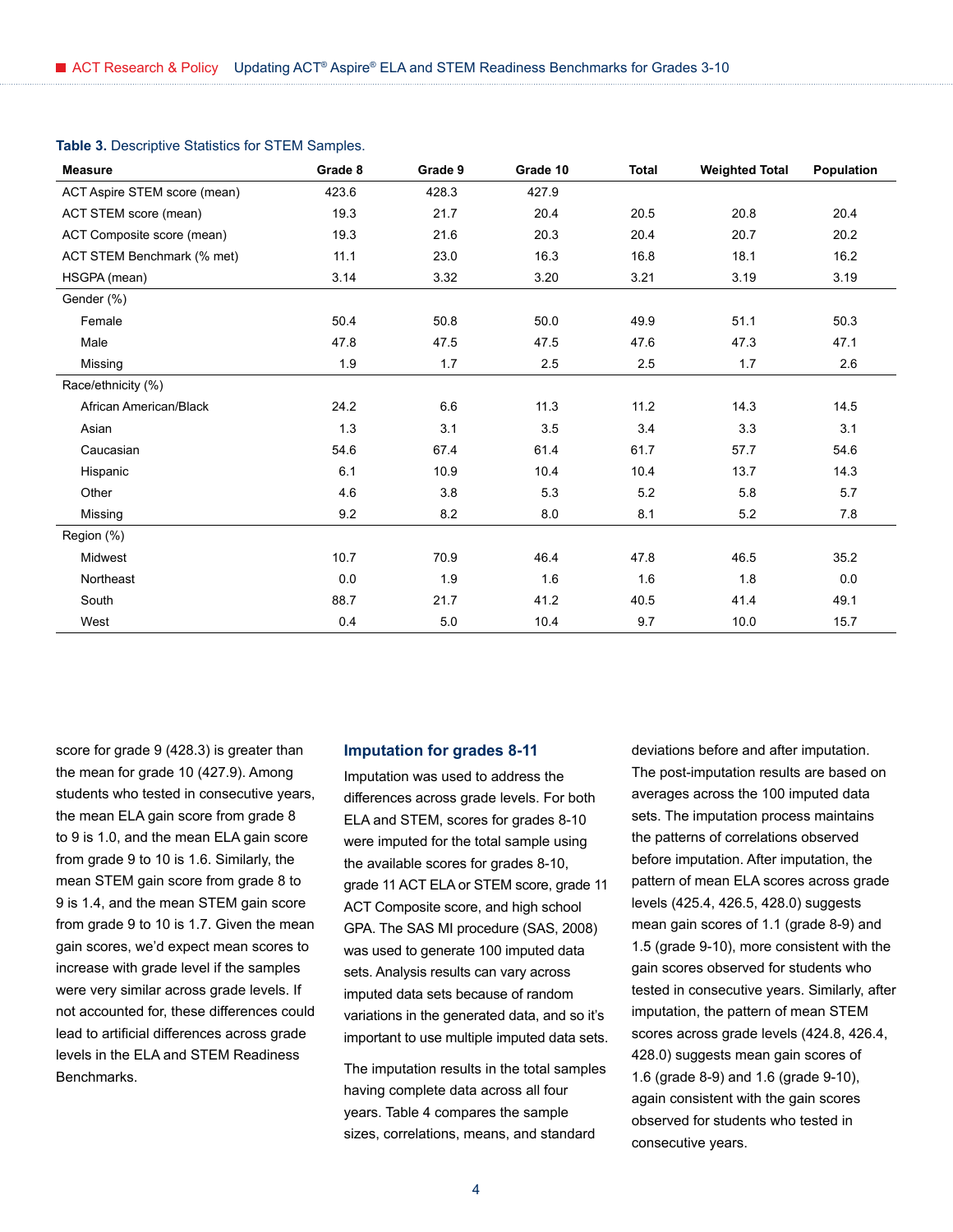| <b>Before imputation</b> |         |         |          |          |
|--------------------------|---------|---------|----------|----------|
|                          | Grade 8 | Grade 9 | Grade 10 | Grade 11 |
| Correlations             |         |         |          |          |
| Grade 8                  | 1.000   |         |          |          |
| Grade 9                  | 0.853   | 1.000   |          |          |
| Grade 10                 | 0.820   | 0.865   | 1.000    |          |
| Grade 11                 | 0.796   | 0.827   | 0.843    | 1.000    |
| N                        | 8,829   | 27,665  | 141,361  | 156,723  |
| Mean                     | 425.4   | 428.2   | 427.8    | 18.8     |
| <b>SD</b>                | 6.2     | 6.6     | 7.1      | 5.7      |
|                          |         |         |          |          |

### **Table 4.** Correlations and Descriptive Statistics Before and After Imputation.

#### ELA **After imputation**

|              | Grade 8 | Grade 9 | Grade 10 | Grade 11 |
|--------------|---------|---------|----------|----------|
| Correlations |         |         |          |          |
| Grade 8      | 1.000   |         |          |          |
| Grade 9      | 0.836   | 1.000   |          |          |
| Grade 10     | 0.810   | 0.862   | 1.000    |          |
| Grade 11     | 0.784   | 0.832   | 0.844    | 1.000    |
| N            | 156,723 | 156,723 | 156,723  | 156,723  |
| Mean         | 425.4   | 426.5   | 428.0    | 18.8     |
| <b>SD</b>    | 6.0     | 6.8     | 7.1      | 5.7      |

#### **Before imputation**

**After imputation**

|              | Grade 8 | Grade 9 | Grade 10 | Grade 11 |
|--------------|---------|---------|----------|----------|
| Correlations |         |         |          |          |
| Grade 8      | 1.000   |         |          |          |
| Grade 9      | 0.855   | 1.000   |          |          |
| Grade 10     | 0.837   | 0.871   | 1.000    |          |
| Grade 11     | 0.806   | 0.838   | 0.852    | 1.000    |
| N            | 13,467  | 48,073  | 219,499  | 248,006  |
| Mean         | 423.6   | 428.3   | 427.9    | 20.5     |
| <b>SD</b>    | 7.0     | 7.6     | 8.3      | 4.9      |

STEM

|              | Grade 8 | Grade 9 | Grade 10 | Grade 11 |
|--------------|---------|---------|----------|----------|
| Correlations |         |         |          |          |
| Grade 8      | 1.000   |         |          |          |
| Grade 9      | 0.848   | 1.000   |          |          |
| Grade 10     | 0.837   | 0.865   | 1.000    |          |
| Grade 11     | 0.810   | 0.836   | 0.853    | 1.000    |
| N            | 248,006 | 248,006 | 248,006  | 248,006  |
| Mean         | 424.8   | 426.4   | 428.0    | 20.5     |
| <b>SD</b>    | 7.1     | 7.6     | 8.4      | 4.9      |
|              |         |         |          |          |

## **Logistic regression analysis for grades 8-11**

For each grade level, logistic regression was used to find the ACT Aspire ELA and STEM scores associated with a 50% chance of meeting the respective Benchmark on the grade 11 ACT test. To examine the impact of imputation and weighting, three models were fit:

- 1. Using the original samples before imputation
- 2. Using the total sample after imputation, without weighting
- 3. Using the total sample after imputation, with weighting

Models 2 and 3 were fit for each of the 100 imputed data sets. The SAS PROC MIANALYZE procedure (SAS, 2008) is used to combine logistic regression results across the multiple imputed data sets, and the standard errors of the model estimates include the imputation-induced variability. The ELA and STEM Benchmarks for grades 8-10 were obtained from model 3.

### **Setting Benchmarks for grades 3-7**

After the Benchmarks were set for grades 8-10, the Benchmarks for grades 3-7 were set using statistical moderation (Mislevy, 1992) with linking to the grade 8 Benchmarks. Using this approach, the Benchmarks for grades 3-7 are the scores that are the same distance from the mean, in standard deviation units, as the grade 8 Benchmark. The means and standard deviations are obtained from a special scaling study conducted in 2013. This approach was also used to set grade 3-7 Benchmarks for English, mathematics, reading, and science and is described in Chapter 13 of the ACT Aspire Summative Technical Manual (ACT, 2017).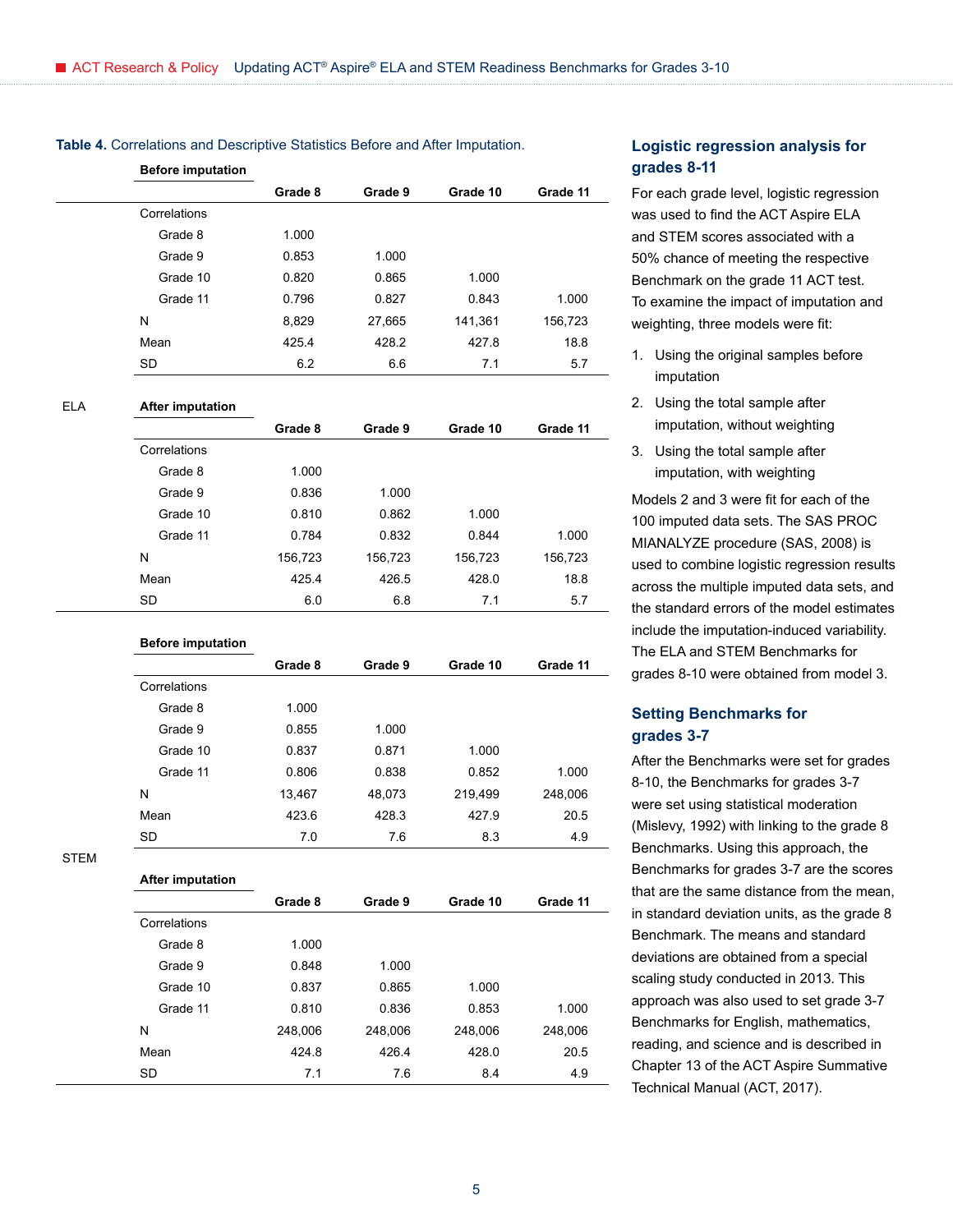### **Results**

### **Logistic regression results for grades 8-10**

For ELA, Table 5 summarizes the logistic regression results, providing estimates of the intercept, slope, and 50% cut score for each model. The intercepts and slopes describe the relationship between ELA scores for grades 8, 9, and 10 and the probability of meeting the ACT ELA Benchmark in grade 11. Figure 1 shows the estimated probability curves corresponding to model 3. As expected, the probability of meeting the ACT ELA Benchmark increases sharply as ELA scores increase.

The Benchmarks for grades 8-10 are the scores associated with a 50% chance

#### **Model Parameter Estimate Grade 8 Grade 9 Grade 10** 1 No imputation, no weighting Intercept (SE) -176.50 (3.81) -172.30 (2.03) -183.20 (0.969) Slope (SE) 0.4124 (0.0089) 0.4029 (0.0048) 0.4264 (0.0023) 50% cut score 428.0 427.6 429.6 2 Imputation, no weighting Intercept (SE) -165.16 (1.676) -173.58 (1.300) -181.62 (0.947) Slope (SE) 0.3871 (0.0039) 0.4058 (0.0030) 0.4227 (0.0022) 50% cut score 426.6 427.8 429.7 3 Imputation Intercept (SE) -163.01 (1.714) -171.78 (1.358) -180.16 (1.036) Slope (SE) 0.3822 (0.0040) 0.4016 (0.0032) 0.4194 (0.0024)

50% cut score 426.5 427.7 429.6

#### **Table 5.** Logistic Regression Results for ELA.

*Note:* SE = standard error

and weighting

of meeting the ACT ELA Benchmark, rounded to the nearest whole number. As illustrated in Figure 1 by the black arrow, the 10th grade ELA score associated with the 0.50 probability is near 430.

Model 1, which did not use imputation or weighting, suggests that ELA scores of 428 (grade 8), 428 (grade 9), and 430 (grade 10) are associated with a 50% chance of meeting the



**Figure 1.** Probability of meeting ACT ELA Benchmark by ACT Aspire ELA score.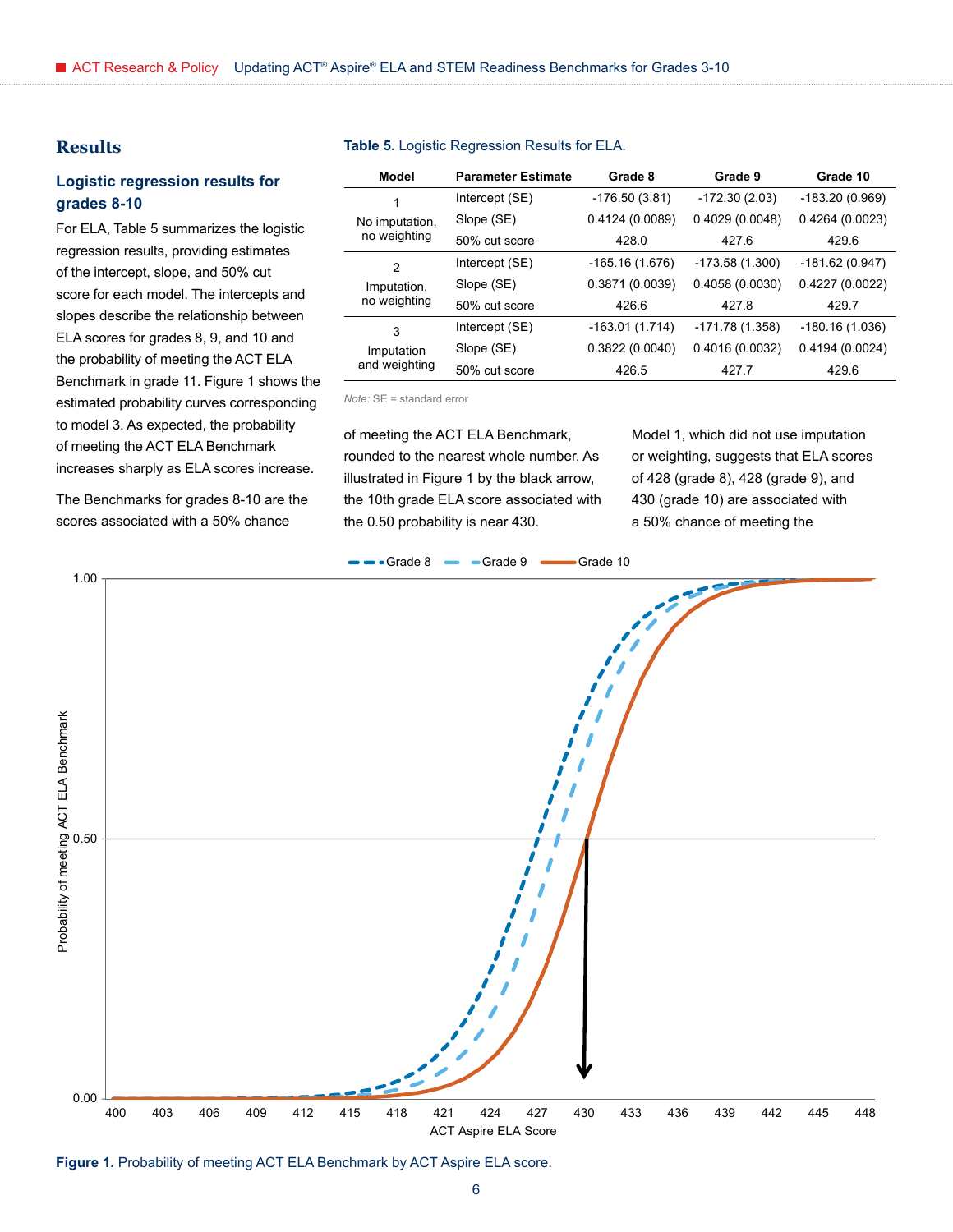ACT ELA Benchmark. Model 2, which used imputation but not weighting, suggests ELA Readiness Benchmarks of 427 (grade 8), 428 (grade 9), and 430 (grade 10). These are more consistent with the gain score patterns discussed earlier. Model 3, which used imputation and weighting, suggests the same ELA Readiness Benchmarks as Model 2.

For STEM, Table 6 summarizes the logistic regression results, and Figure 2 shows the estimated probability curves corresponding to model 3. Again, as expected, the probability of meeting the ACT STEM Benchmark increases sharply as STEM scores increase.

Model 1, which did not use imputation or weighting, suggests that STEM scores

| Model          | <b>Parameter Estimate</b> | Grade 8         | Grade 9         | Grade 10        |
|----------------|---------------------------|-----------------|-----------------|-----------------|
| 1              | Intercept (SE)            | $-174.40(4.05)$ | $-178.30(1.82)$ | $-194.10(1.05)$ |
| No imputation, | Slope (SE)                | 0.4016(0.0094)  | 0.4097(0.0042)  | 0.4436(0.0024)  |
| no weighting   | 50% cut score             | 434.3           | 435.2           | 437.6           |
| 2              | Intercept (SE)            | $-162.32(1.56)$ | $-171.22(1.20)$ | $-188.08(1.01)$ |
| Imputation,    | Slope (SE)                | 0.3747(0.0036)  | 0.3935(0.0028)  | 0.4298(0.0023)  |
| no weighting   | 50% cut score             | 433.2           | 4351            | 437.6           |
| 3              | Intercept (SE)            | $-164.64(1.64)$ | $-173.30(1.29)$ | $-190.30(1.10)$ |
| Imputation     | Slope (SE)                | 0.3802(0.0038)  | 0.3984(0.0030)  | 0.4350(0.0025)  |
| and weighting  | 50% cut score             | 433.0           | 435.0           | 437.4           |

#### **Table 6.** Logistic Regression Results for STEM.

*Note:* SE = standard error

of 434 (grade 8), 435 (grade 9), and 438 (grade 10) are associated with a 50% chance of meeting the ACT STEM Benchmark. Model 2, which used imputation but not weighting, suggests STEM Readiness Benchmarks of

433 (grade 8), 435 (grade 9), and 438 (grade 10). Model 3, which used imputation and weighting, suggests STEM Readiness Benchmarks of 433 (grade 8), 435 (grade 9), and 437 (grade 10).



Figure 2. Probability of meeting ACT STEM Benchmark by ACT Aspire STEM score.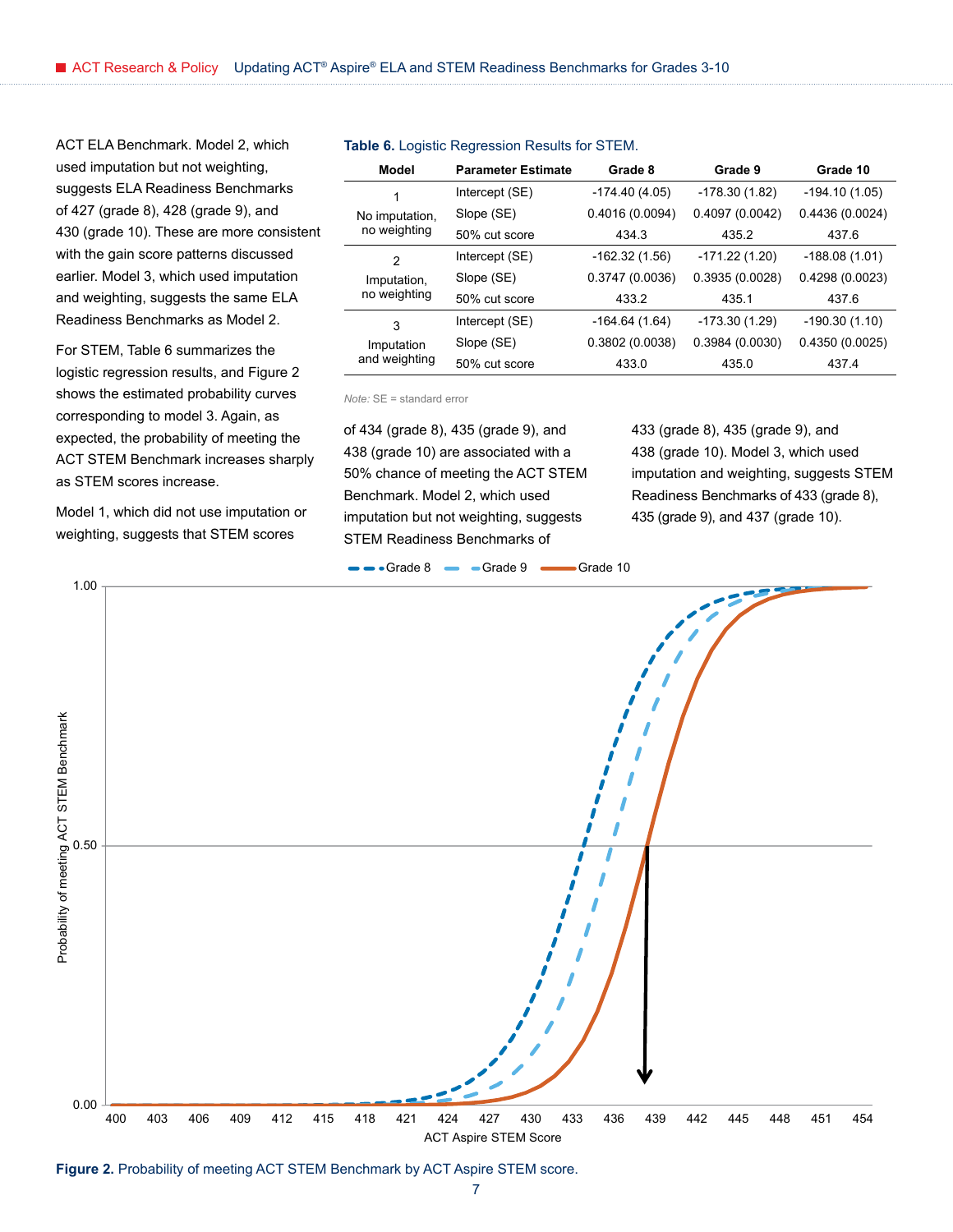### **ELA and STEM Benchmarks for grades 3-10**

Model 3 of Table 5 results in ELA Readiness Benchmarks of 427, 428, and 430 for grade 8, 9, and 10, respectively. The initial ELA Readiness Benchmarks were 425, 426, and 428, respectively, so the Benchmarks have increased by 2 for each grade level. For the total sample after imputation, we provide the percentage of students meeting the initial and updated ELA Benchmarks (Table 7). The percent meeting the updated Benchmarks is consistent across grades 8-11, ranging from 46.8% to 47.9%. Relative to the initial Benchmarks, there is greater consistency across grade levels in percentage of students meeting the Benchmarks.

Model 3 of Table 6 results in STEM Readiness Benchmarks of 433, 435, and 437 for grade 8, 9, and 10, respectively. The initial STEM Readiness Benchmarks were 426, 429, and 432, respectively, so the Benchmarks have increased by 5-7 points for each grade level. Because the STEM Benchmarks are now linked to a higher performance criterion (the ACT STEM score of 26, rather than the average of the ACT Mathematics and Science Benchmarks), it is not surprising that the Readiness Benchmarks for STEM increased substantially. For the total sample after imputation, the percentage of students meeting the initial and updated STEM Benchmarks are provided in Table 7. The percent meeting the updated Benchmarks is consistent across grades 8-11, ranging from 16.0% to 19.3%.

Using the grade 8 Benchmark values before rounding (426.525 for ELA and 433.011 for STEM), the ELA and STEM Benchmarks for grades 3-7 are set using statistical moderation, resulting in the values provided in Table 8. The Benchmarks for grades 3-7 are obtained

### **Table 7.** Comparing Initial and Updated ELA and STEM Readiness Benchmarks.

|            | <b>Grade level</b> | <b>Initial Benchmark</b> | % Meeting |
|------------|--------------------|--------------------------|-----------|
|            | 8                  | 425                      | 59.4      |
|            | 9                  | 426                      | 58.7      |
|            | 10                 | 428                      | 58.3      |
|            | 11 (ACT)           | 20                       | 46.9      |
| <b>ELA</b> |                    |                          |           |
|            | <b>Grade level</b> | <b>Updated Benchmark</b> | % Meeting |
|            | 8                  | 427                      | 46.8      |
|            | 9                  | 428                      | 47.8      |
|            | 10                 | 430                      | 47.9      |
|            | 11 (ACT)           | 20                       | 46.9      |
|            |                    |                          |           |
|            | <b>Grade level</b> | <b>Initial Benchmark</b> | % Meeting |
|            | 8                  | 426                      | 46.7      |
|            | 9                  | 429                      | 40.2      |
|            |                    |                          |           |

| <b>STEM</b> |                    |                          |           |  |
|-------------|--------------------|--------------------------|-----------|--|
|             | <b>Grade level</b> | <b>Updated Benchmark</b> | % Meeting |  |
|             | 8                  | 433                      | 16.0      |  |
|             | 9                  | 435                      | 16.7      |  |
|             | 10                 | 437                      | 19.3      |  |
|             | 11 (ACT)           | 26                       | 18.1      |  |
|             |                    |                          |           |  |

10 432 37.5 11 (ACT) 26 18.1

#### **Table 8.** Updated ELA and STEM Readiness Benchmarks.

| Grade level | <b>ELA</b> | <b>STEM</b> |
|-------------|------------|-------------|
| 3           | 419        | 420         |
| 4           | 422        | 422         |
| 5           | 424        | 425         |
| 6           | 426        | 428         |
| 7           | 426        | 430         |
| 8           | 427        | 433         |
| 9           | 428        | 435         |
| 10          | 430        | 437         |
| 11 (ACT)    | 20         | 26          |

by multiplying the grade-specific scale score standard deviation with the grade 8 Benchmark z-score<sup>4</sup> and then adding the grade-specific scale score mean. Results are then rounded to the nearest whole number (.5 rounds up). In three cases,<sup>5</sup>

the Benchmarks were adjusted down by one point to obtain greater consistency across grade levels in the percentage of students meeting Benchmarks and greater conformity with mean gain scores.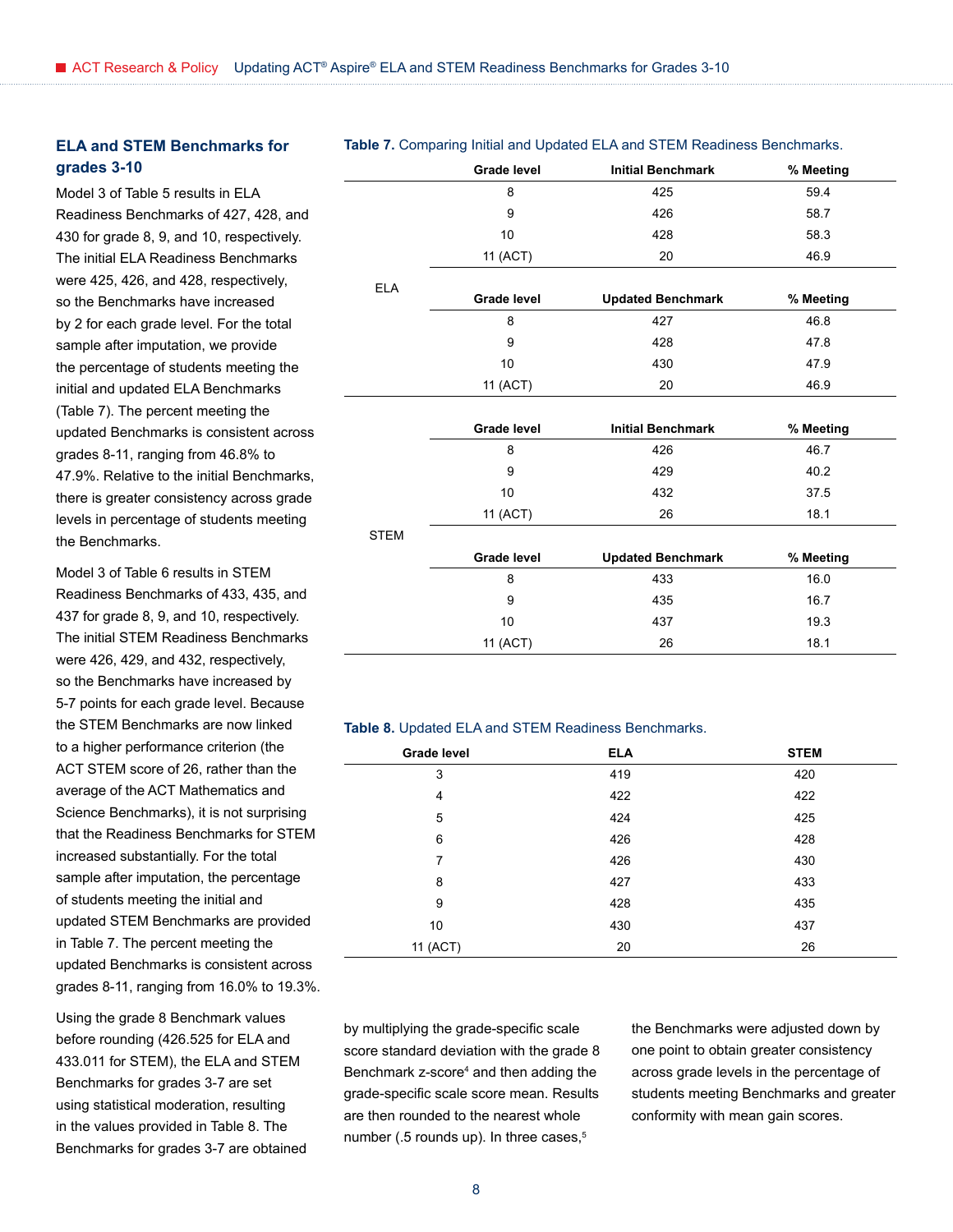Unlike the scores for the other subject areas, ACT Aspire ELA scores are not reported on a vertical scale. While two of the components of the ELA score (English and reading scores) are reported on a vertical scale, the writing score component is not. The ELA Benchmark still increases with grade level, with the exception of grade 6 to grade 7, where it is 426 for both grade levels. On average, students' writing scores decrease by about 1.6 score points from grade 6 to grade 7. This contributes to a small average gain in ELA score of about 0.6 points from grade 6 to 7, and so having the same integer value of the ELA Benchmark from grade 6 to grade 7 is generally consistent with the small average gain.

Figures 3 and 4 show the percentage of students meeting ELA and STEM Benchmarks, by grade level, based on spring 2017 ACT Aspire data. The percentages for the updated ELA Benchmarks are equal to or lower than those for the original Benchmarks, with differences ranging from 0% to 17%. The percentages for the updated STEM Benchmarks are much lower than those for the original Benchmarks, with differences ranging from 15% to 33%. As discussed earlier, this is due to the greater difficulty of meeting the ACT STEM Benchmark. For both scores, the percentages appear to be more consistent across grade levels with the updated Benchmarks; however, it should be noted that there are different schools and districts represented across grade levels in the spring 2017 ACT Aspire data.

### **Summary**

ACT Readiness Benchmarks for grades 3-10 indicate whether students are on target to meet the ACT College Readiness Benchmark in grade 11 in the respective subject area. In this study, ELA and STEM Readiness Benchmarks



**Figure 3.** Percentage of students meeting the ELA Benchmark based on spring 2017 ACT Aspire data.



■ Original STEM Benchmark ■ Updated STEM Benchmark



for grades 3-10 were updated. Students meeting the ELA Benchmarks are on target to meet the ACT ELA Benchmark score of 20, indicating that they have at least a 50% chance of earning a B or higher grade (and approximately a 75% chance of earning a C or higher grade) in ELA-related courses and social science

courses at the typical college. Students meeting the STEM Benchmarks are on target to meet the ACT STEM Benchmark score of 26, indicating that they are prepared for success in STEM-related courses of Calculus, Biology, Chemistry, Physics, and Engineering at the typical college.